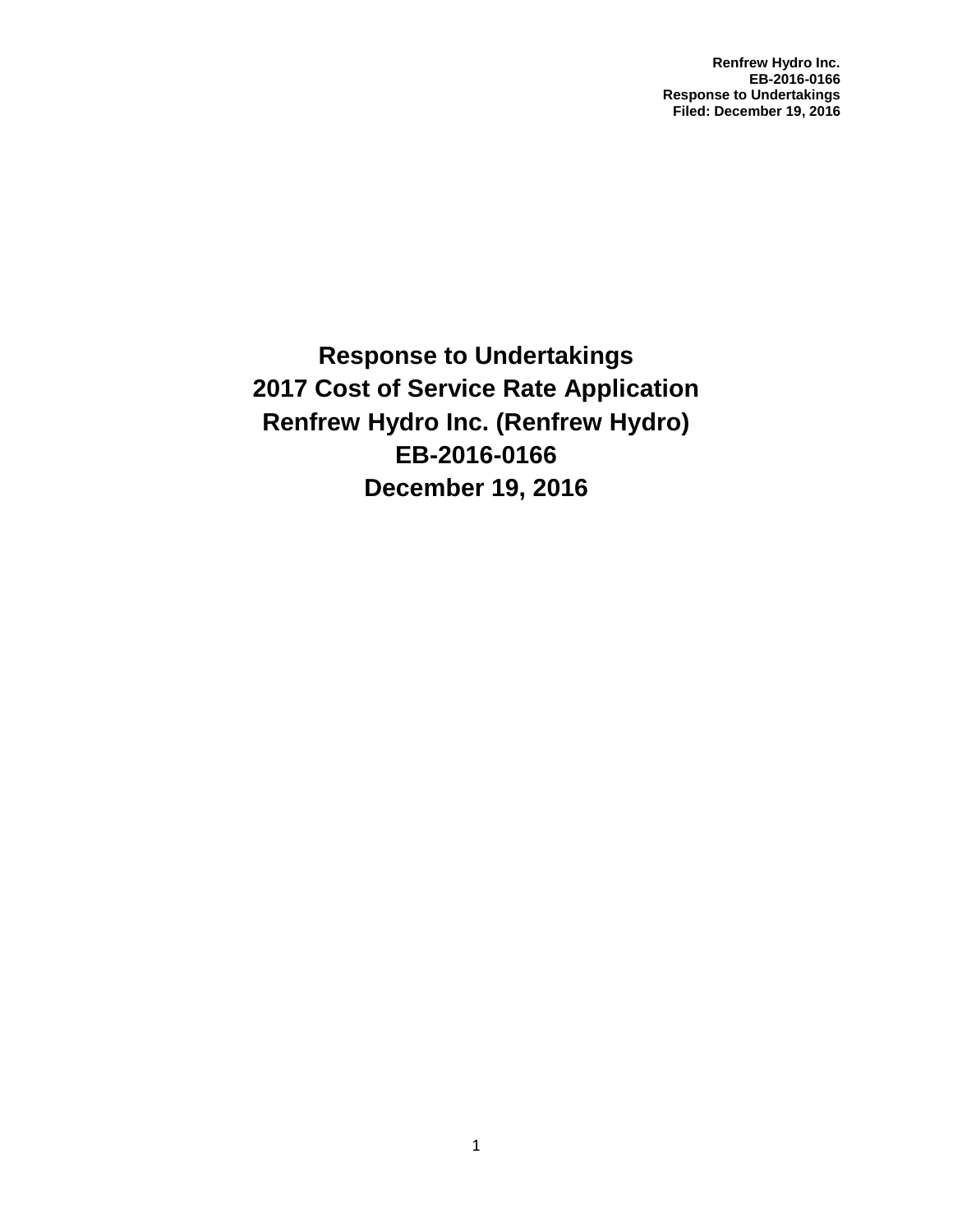## **JT1.15**

To update the bill impact scenarios provided in response to 8-Staff-63 to include the LRAMVA claim over a one year period.

## Response:

Please find below a summary of the bill impact scenarios to include the LRAMVA claim over a one year period. **Summary of Bill Impacts** 

| 1 YEAR Disposition - Group 1 and 2 DVAs                                                   |        |     |           |          |          |    |          |          |              |          |          |             |          |              |  |  |  |
|-------------------------------------------------------------------------------------------|--------|-----|-----------|----------|----------|----|----------|----------|--------------|----------|----------|-------------|----------|--------------|--|--|--|
| <b>RATE CLASSES / CATEGORIES</b><br>(eg: Residential TOU, Residential<br><b>Retailer)</b> | Usage  |     | Sub-Total |          |          |    |          |          |              |          |          |             |          | <b>Total</b> |  |  |  |
|                                                                                           |        |     |           | A        |          |    |          |          | $\mathbf{C}$ |          |          | $A + B + C$ |          |              |  |  |  |
|                                                                                           | kWh    | kW  | \$        |          | $\%$     |    | \$       | %        | \$           |          | %        |             | \$       | %            |  |  |  |
| <b>RESIDENTIAL SERVICE</b><br><b>CLASSIFICATION - RPP</b>                                 | 750    |     | Ś         | 3.21     | 12.9%    | Ś  | 4.63     | 13.9%    | \$           | 4.80     | 11.7%    | Ś           | 4.69     | 3.2%         |  |  |  |
| GENERAL SERVICE LESS THAN 50 KW<br>SERVICE CLASSIFICATION - RPP                           | 2,000  |     | Ś         | 6.14     | 10.5%    | \$ | 9.74     | 12.3%    | \$           | 10.17    | 10.3%    | Ś           | 9.54     | 2.4%         |  |  |  |
| GENERAL SERVICE 50 TO 4,999 KW<br>SERVICE CLASSIFICATION - Non-RPP<br>(Other)             | 61,605 | 156 | Ś         | 14.02    | 2.4%     | Ś. | 354.09   | 55.3%    | \$           | 363.60   | 30.6%    | Ś.          | 350.67   | 3.2%         |  |  |  |
| UNMETERED SCATTERED LOAD<br>SERVICE CLASSIFICATION - Non-RPP<br>(Other)                   | 392    |     | Ś.        | (160.14) | $-10.8%$ | Ś  | (157.94) | $-10.6%$ | \$           | (157.86) | $-10.6%$ | Ś           | (178.76) | $-10.2%$     |  |  |  |
| <b>STREET LIGHTING SERVICE</b><br>CLASSIFICATION - Non-RPP (Other)                        | 90.251 | 250 | \$        | (594.97) | $-11.1%$ | Ś. | (181.37) | $-3.3%$  | \$           | (169.57) | $-2.8%$  | Ś.          | (279.81) | $-1.3%$      |  |  |  |
| <b>RESIDENTIAL SERVICE</b><br>CLASSIFICATION - RPP - 10th percentile                      | 286    |     | Ŝ.        | 4.09     | 22.6%    | Ś. | 4.63     | 21.3%    | \$           | 4.70     | 18.9%    | \$          | 5.03     | 7.5%         |  |  |  |
| <b>RESIDENTIAL SERVICE</b><br>CLASSIFICATION - Non-RPP (Retailer)                         | 750    |     | Ś.        | 3.21     | 12.9%    | Ś. | 7.48     | 22.5%    | \$           | 7.65     | 18.6%    | Ś           | 7.91     | 5.3%         |  |  |  |
| <b>RESIDENTIAL SERVICE</b><br>CLASSIFICATION - Non-RPP (Retailer) -<br>10th percentile    | 286    |     | Ś         | 4.09     | 22.6%    | Ś. | 5.72     | 26.2%    | \$           | 5.78     | 23.3%    | Ś           | 6.26     | 9.3%         |  |  |  |
| <b>GENERAL SERVICE LESS THAN 50 KW</b><br>SERVICE CLASSIFICATION - Non-RPP<br>(Retailer)  | 2,000  |     | Ŝ.        | 6.14     | 10.5%    | \$ | 17.34    | 21.7%    | \$           | 17.77    | 18.0%    | Ś.          | 18.13    | 4.5%         |  |  |  |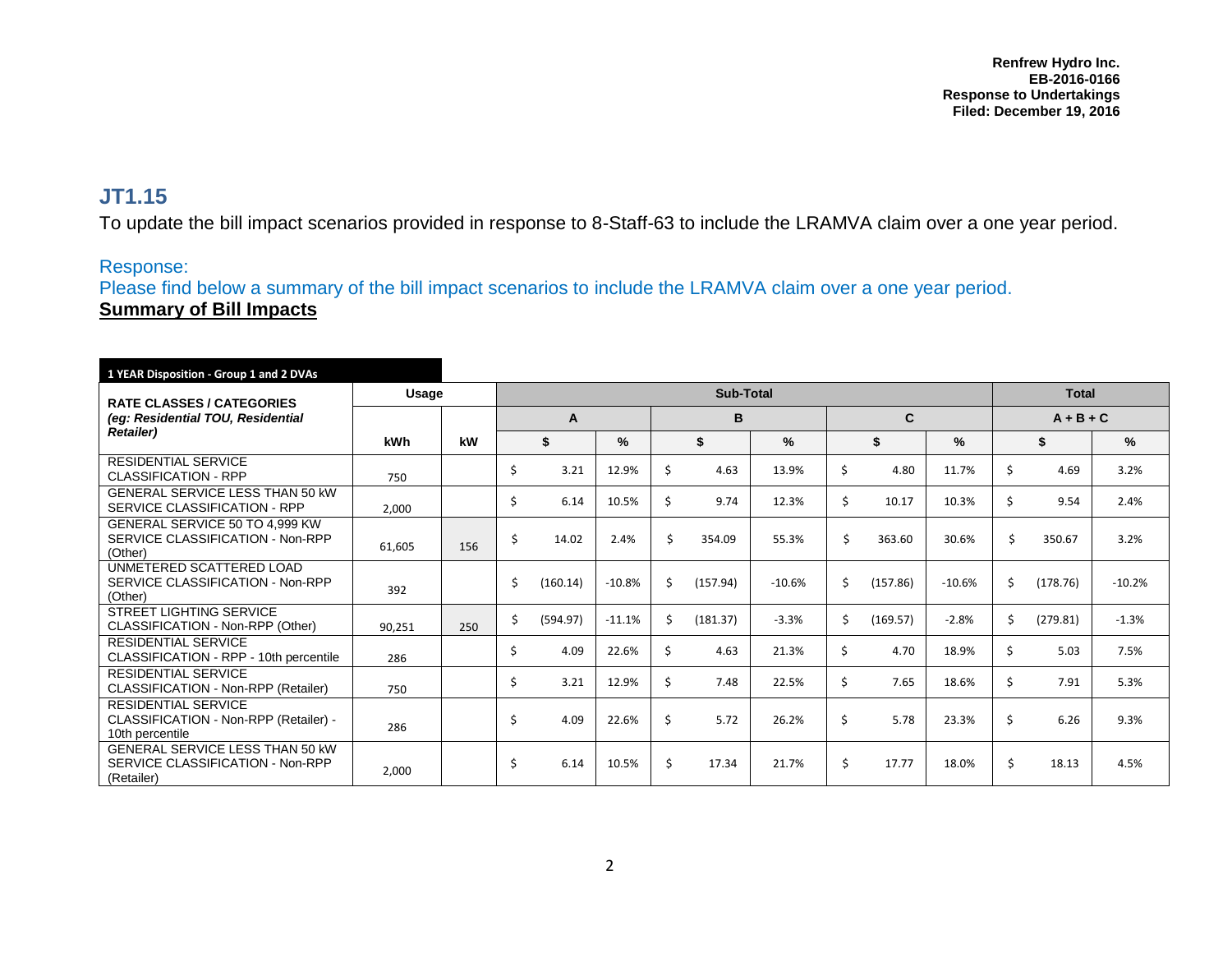| 2 YEAR Disposition - Group 1 and 2 DVAs                                                   |        |     |    |            |              |    |          |          |    |          |          |             |          |          |
|-------------------------------------------------------------------------------------------|--------|-----|----|------------|--------------|----|----------|----------|----|----------|----------|-------------|----------|----------|
| <b>RATE CLASSES / CATEGORIES</b><br>(eg: Residential TOU, Residential<br><b>Retailer)</b> | Usage  |     |    |            | <b>Total</b> |    |          |          |    |          |          |             |          |          |
|                                                                                           |        |     |    | A          |              |    | B        |          |    | C        |          | $A + B + C$ |          |          |
|                                                                                           | kWh    | kW  |    | \$<br>$\%$ |              | \$ |          | %        | \$ |          | %        |             | \$       | %        |
| <b>RESIDENTIAL SERVICE</b><br><b>CLASSIFICATION - RPP</b>                                 | 750    |     | \$ | 3.00       | 12.1%        | Ś. | 4.12     | 12.4%    | \$ | 4.29     | 10.4%    | \$          | 4.11     | 2.8%     |
| <b>GENERAL SERVICE LESS THAN 50 KW</b><br>SERVICE CLASSIFICATION - RPP                    | 2,000  |     | Ś. | 5.54       | 9.4%         | Ś. | 8.34     | 10.5%    | \$ | 8.77     | 8.9%     | \$          | 7.96     | 2.0%     |
| GENERAL SERVICE 50 TO 4,999 KW<br>SERVICE CLASSIFICATION - Non-RPP<br>(Other)             | 61,605 | 156 | \$ | (4.56)     | $-0.8%$      | \$ | 196.98   | 30.8%    | \$ | 206.49   | 17.4%    | Ś.          | 173.14   | 1.6%     |
| UNMETERED SCATTERED LOAD<br>SERVICE CLASSIFICATION - Non-RPP<br>(Other)                   | 392    |     | \$ | (160.26)   | $-10.8%$     | Ś. | (158.96) | $-10.7%$ | \$ | (158.88) | $-10.6%$ | Ś.          | (179.92) | $-10.3%$ |
| <b>STREET LIGHTING SERVICE</b><br>CLASSIFICATION - Non-RPP (Other)                        | 90,251 | 250 | Ś. | (624.07)   | $-11.7%$     | Ś. | (415.64) | $-7.7%$  | \$ | (403.84) | $-6.6%$  | Ś.          | (544.54) | $-2.6%$  |
| <b>RESIDENTIAL SERVICE</b><br>CLASSIFICATION - RPP - 10th percentile                      | 286    |     | Ś. | 3.88       | 21.4%        | Ś. | 4.31     | 19.8%    | \$ | 4.37     | 17.6%    | \$          | 4.66     | 7.0%     |
| <b>RESIDENTIAL SERVICE</b><br>CLASSIFICATION - Non-RPP (Retailer)                         | 750    |     | Ś. | 3.00       | 12.1%        | Ś. | 5.55     | 16.7%    | \$ | 5.71     | 13.9%    | Ś.          | 5.72     | 3.9%     |
| <b>RESIDENTIAL SERVICE</b><br>CLASSIFICATION - Non-RPP (Retailer) -<br>10th percentile    | 286    |     | Ŝ. | 3.88       | 21.4%        | Ś. | 4.85     | 22.2%    | \$ | 4.92     | 19.8%    | Ŝ.          | 5.28     | 7.9%     |
| <b>GENERAL SERVICE LESS THAN 50 KW</b><br>SERVICE CLASSIFICATION - Non-RPP<br>(Retailer)  | 2,000  |     | Ŝ. | 5.54       | 9.4%         | Ś. | 12.14    | 15.2%    | \$ | 12.57    | 12.7%    | Ś.          | 12.25    | 3.1%     |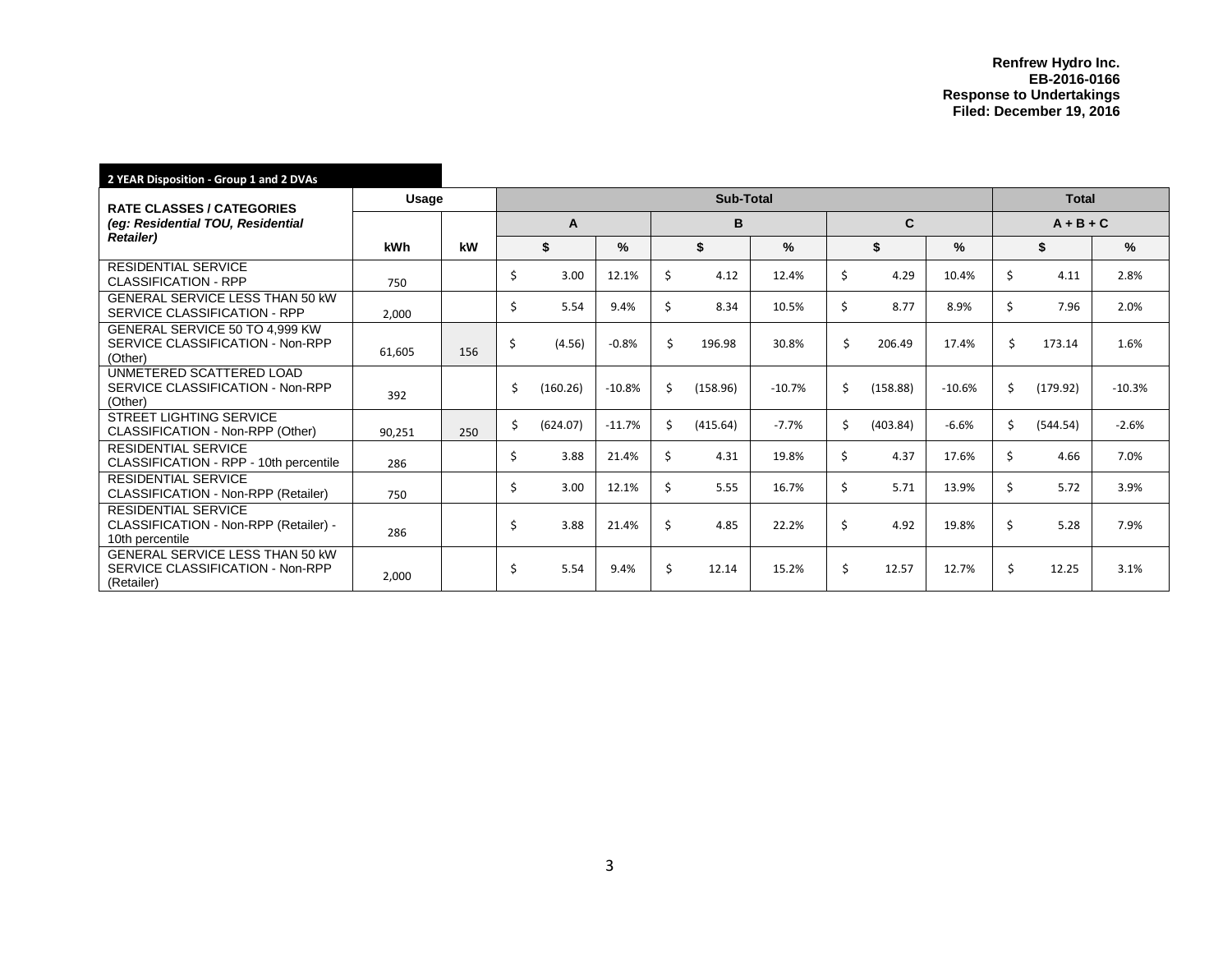| 3 YEAR Disposition - Group 1 and 2 DVAs                                                   |        |     |    |              |          |    |          |          |    |          |          |    |             |          |  |
|-------------------------------------------------------------------------------------------|--------|-----|----|--------------|----------|----|----------|----------|----|----------|----------|----|-------------|----------|--|
| <b>RATE CLASSES / CATEGORIES</b><br>(eg: Residential TOU, Residential<br><b>Retailer)</b> | Usage  |     |    | <b>Total</b> |          |    |          |          |    |          |          |    |             |          |  |
|                                                                                           |        |     | A  |              |          | B  |          |          | C  |          |          |    | $A + B + C$ |          |  |
|                                                                                           | kWh    | kW  |    | \$           | $\%$     |    | \$       | $\%$     |    | \$       | %        |    | \$          | $\%$     |  |
| <b>RESIDENTIAL SERVICE</b><br><b>CLASSIFICATION - RPP</b>                                 | 750    |     | Ŝ. | 2.94         | 11.8%    | Ś. | 3.99     | 12.0%    | \$ | 4.15     | 10.1%    | Ś. | 3.96        | 2.7%     |  |
| <b>GENERAL SERVICE LESS THAN 50 KW</b><br>SERVICE CLASSIFICATION - RPP                    | 2,000  |     | Ŝ. | 5.34         | 9.1%     | \$ | 7.94     | 10.0%    | \$ | 8.37     | 8.5%     | Ś. | 7.51        | 1.9%     |  |
| GENERAL SERVICE 50 TO 4,999 KW<br>SERVICE CLASSIFICATION - Non-RPP<br>(Other)             | 61,605 | 156 | Ŝ. | (10.76)      | $-1.8%$  | Ś. | 146.64   | 22.9%    | \$ | 156.16   | 13.1%    | Ś. | 116.26      | 1.1%     |  |
| UNMETERED SCATTERED LOAD<br>SERVICE CLASSIFICATION - Non-RPP<br>(Other)                   | 392    |     | Ś. | (160.30)     | $-10.8%$ | Ś. | (159.28) | $-10.7%$ | \$ | (159.19) | $-10.6%$ | Ś. | (180.27)    | $-10.3%$ |  |
| <b>STREET LIGHTING SERVICE</b><br>CLASSIFICATION - Non-RPP (Other)                        | 90,251 | 250 | Ś. | (633.79)     | $-11.8%$ | Ś. | (490.74) | $-9.1%$  | \$ | (478.94) | $-7.9%$  | Ś. | (629.40)    | $-3.0%$  |  |
| <b>RESIDENTIAL SERVICE</b><br>CLASSIFICATION - RPP - 10th percentile                      | 286    |     | Ŝ. | 3.82         | 21.1%    | Ś. | 4.22     | 19.4%    | \$ | 4.28     | 17.3%    | Ś. | 4.56        | 6.8%     |  |
| <b>RESIDENTIAL SERVICE</b><br>CLASSIFICATION - Non-RPP (Retailer)                         | 750    |     | Ŝ. | 2.94         | 11.8%    | Ś. | 4.96     | 14.9%    | \$ | 5.13     | 12.4%    | Ś. | 5.06        | 3.4%     |  |
| <b>RESIDENTIAL SERVICE</b><br>CLASSIFICATION - Non-RPP (Retailer) -<br>10th percentile    | 286    |     | Ŝ. | 3.82         | 21.1%    | Ś. | 4.59     | 21.0%    | \$ | 4.66     | 18.7%    | Ś. | 4.98        | 7.4%     |  |
| GENERAL SERVICE LESS THAN 50 KW<br>SERVICE CLASSIFICATION - Non-RPP<br>(Retailer)         | 2,000  |     | Ŝ. | 5.34         | 9.1%     | Ś. | 10.54    | 13.2%    | \$ | 10.97    | 11.1%    | Ś. | 10.44       | 2.6%     |  |